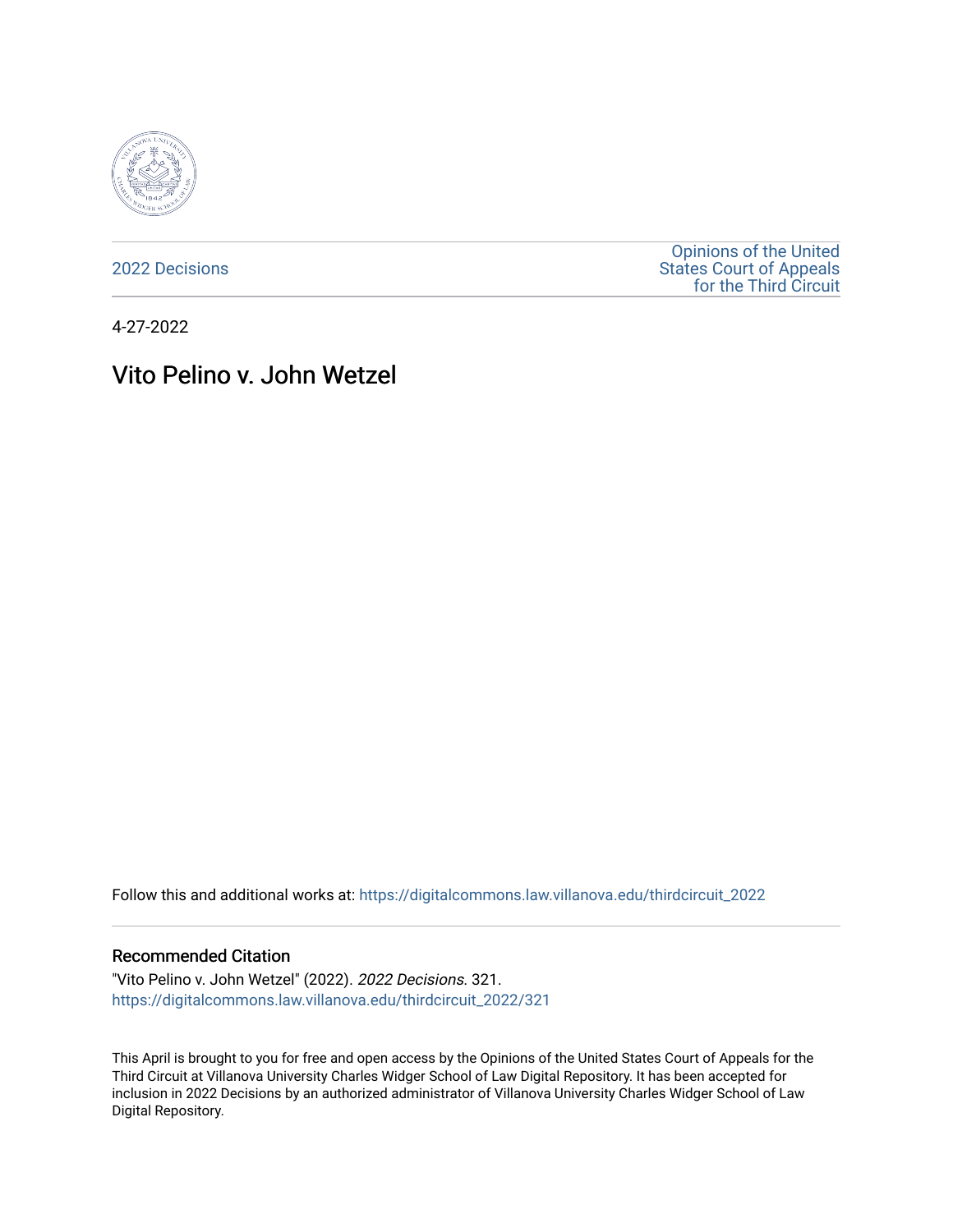#### **NOT PRECEDENTIAL**

## UNITED STATES COURT OF APPEALS FOR THE THIRD CIRCUIT

\_\_\_\_\_\_\_\_\_\_\_

No. 21-1363 \_\_\_\_\_\_\_\_\_\_

## VITO A. PELINO, Appellant

v.

## JOHN E. WETZEL; ROBERT GILMORE; MICHAEL ZAKEN \_\_\_\_\_\_\_\_\_\_\_\_\_\_\_\_\_\_\_\_\_\_\_\_\_\_\_\_\_\_\_\_\_\_\_\_

On Appeal from the United States District Court for the Western District of Pennsylvania (D.C. Civil Action No. 2-20-cv-00326) District Judge: Honorable Arthur J. Schwab

\_\_\_\_\_\_\_\_\_\_\_\_\_\_\_\_\_\_\_\_\_\_\_\_\_\_\_\_\_\_\_\_\_\_\_\_

Submitted Pursuant to Third Circuit LAR 34.1(a) April 1, 2022 Before: RESTREPO, PHIPPS and COWEN,\* Circuit Judges

> (Opinion filed April 27, 2022) \_\_\_\_\_\_\_\_\_\_\_

> > OPINION† \_\_\_\_\_\_\_\_\_\_\_

<sup>\*</sup> The Honorable Robert E. Cowen assumed inactive status on April 1, 2022, after the argument and conference in this case, but before the filing of the opinion. This opinion is filed by a quorum of the panel pursuant to 28 U.S.C. § 46(d) and Third Circuit I.O.P. Chapter 12.

<sup>†</sup> This disposition is not an opinion of the full Court and pursuant to I.O.P. 5.7 does not constitute binding precedent.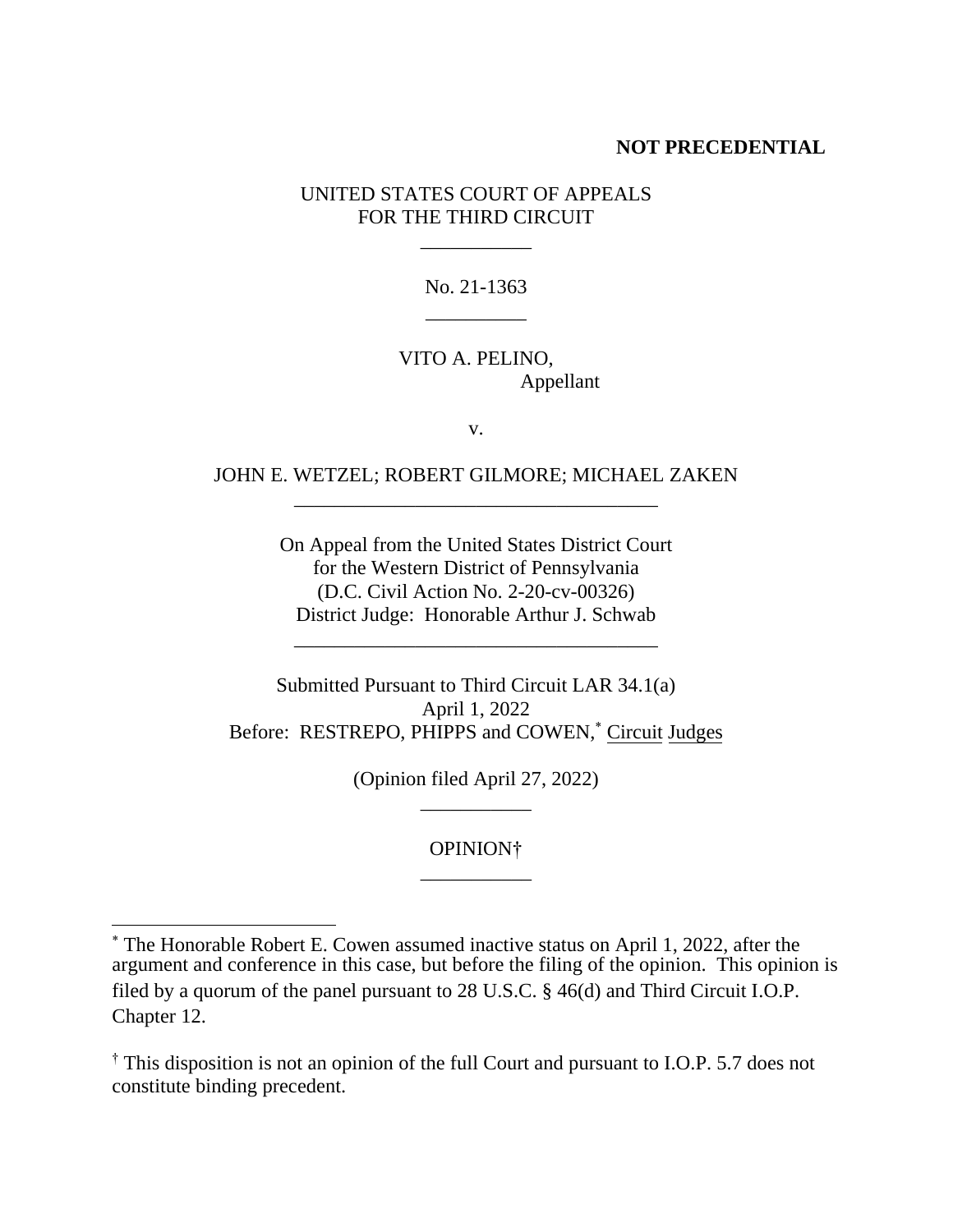#### PER CURIAM

Vito Pelino, an inmate proceeding pro se and in forma pauperis, appeals from the District Court's order dismissing his amended complaint. We will affirm the District Court's judgment.

I.

In March 2020, Pelino initiated this lawsuit against Pennsylvania Secretary of Corrections John Wetzel and the former superintendent of State Correctional Institution – Greene ("SCI-Greene"). The defendants moved to dismiss, after which Pelino filed the operative amended complaint, adding SCI-Greene's current superintendent and alleging that a prison mail policy, DC-ADM 803, violates his First and Fourteenth Amendment rights. Under the policy, which was implemented in 2018 after correctional staff were purportedly exposed to drug-soaked mail and became ill, incoming non-privileged mail is sent to a third party, Smart Communications, for electronic scanning, after which inmates receive a photocopy of their mail. According to Pelino, the policy permits storage of personal mail in an electronic database for seven years. Pelino sought an injunction against further implementation of DC-ADM 803, a declaratory judgment, and court costs.

The defendants moved to dismiss the amended complaint under Federal Rule of Civil Procedure 12(b)(6). A Magistrate Judge recommended granting the motion, and, over Pelino's objections, the District Court adopted the recommendation and dismissed the amended complaint for failure to state a claim. Pelino timely appealed.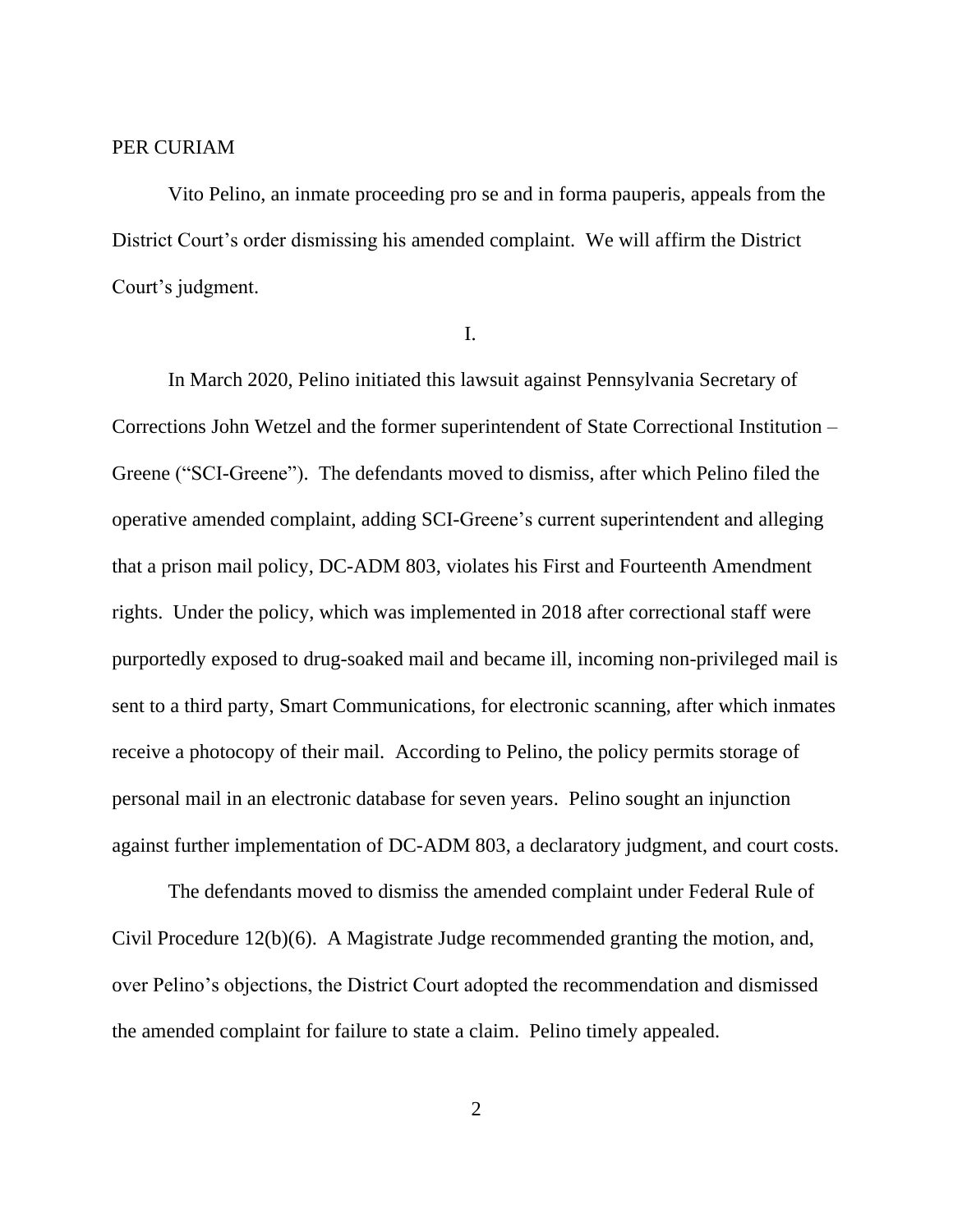II.

We have jurisdiction under 28 U.S.C. § 1291 and exercise plenary review over the dismissal order. See Fleisher v. Standard Ins. Co., 679 F.3d 116, 120 (3d Cir. 2012). In reviewing dismissal under Rule 12(b)(6), we must accept all factual allegations in the complaint as true and construe them in the light most favorable to the plaintiff. Id. As a pro se litigant, Pelino is entitled to liberal construction of his complaint. See Erickson v. Pardus, 551 U.S. 89, 94 (2007) (per curiam).

## III.

With respect to Pelino's First Amendment claim, "state prisoners, by virtue of their incarceration, do not forfeit their First Amendment right to use of the mails." Jones v. Brown, 461 F.3d 353, 358 (3d Cir. 2006) (internal quotation marks and citation omitted). In a case such as this, "our threshold task is to determine whether the . . . policy impinges on inmates' constitutional rights at all," and a plaintiff need not prove any "injury-in-fact beyond the infringement of constitutionally protected speech." Id. at 358- 59. Here, Pelino alleged that DC-ADM 803 infringes upon his right of free speech by permitting the electronic storage of his non-legal mail by Smart Communications. He has argued that he has a right to uncensored mail and that he is concerned that officials will read electronically stored copies of his mail at their leisure. However, accepting Pelino's allegations as true, he failed to plausibly state a claim under the First Amendment.

We have noted that "censorship means altering or 'withold[ing] delivery of a particular letter,'" neither of which is contemplated by the policy at issue, and neither of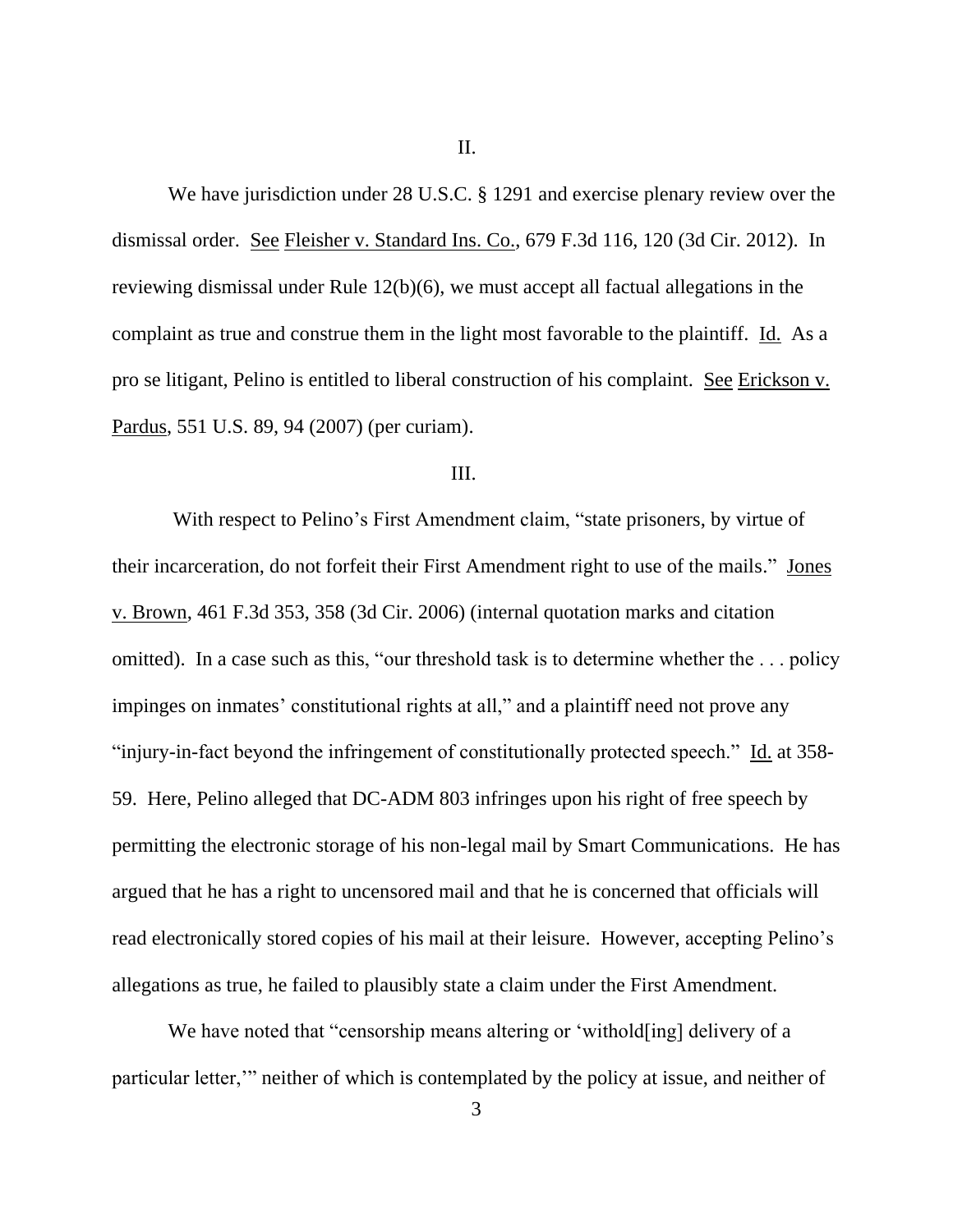which Pelino has plausibly alleged occurred here. See Bieregu v. Reno, 59 F.3d 1445, 1452 (3d Cir. 1995) (citation omitted), abrogated on others grounds by Lewis v. Casey, 518 U.S. 343 (1996); see also Wolff v. McDonnell, 418 U.S. 539, 576 (1974) ("[F]reedom from censorship is not equivalent to freedom from inspection or perusal.").<sup>‡</sup>

Indeed, the provisions of DC-ADM 803 at issue—which the District Court properly considered because the policy was "referred to in [Pelino's] complaint and [is] central to [his] claim[s]," Pryor v. Nat'l Collegiate Athletic Ass'n, 288 F.3d 548, 559 (3d Cir. 2002) (citation and emphasis omitted)—contemplate only that inmates be provided photocopies of non-privileged mail rather than the originals, and Pelino has emphasized that he does not take issue with the copying of his mail in the first instance.

Moreover, although Pelino is concerned that officials will read his non-privileged incoming mail at their leisure, the policy—which Pelino challenges on its face—does not contemplate such activity. Rather, it makes clear that officials are not permitted to read non-privileged mail unless their doing so is specifically authorized or otherwise directed by certain staff.<sup>§</sup> We have indicated that such measures are not unconstitutional with

<sup>‡</sup> Pelino contends that he did allege withholding of mail, but his arguments below, taken as true, at most indicate that delivery of his mail was delayed or potentially lost on two occasions.

<sup>§</sup> Although Pelino argues that corrections officers may access his mail because copies of it are stored in an electronic "Incoming Mail Log," of which he attaches a copy to his reply brief, our review is limited to the record that was before the District Court. See In re Cap. Cities/ABC, Inc.'s Application for Access to Sealed Transcripts, 913 F.2d 89, 96 (3d Cir. 1990).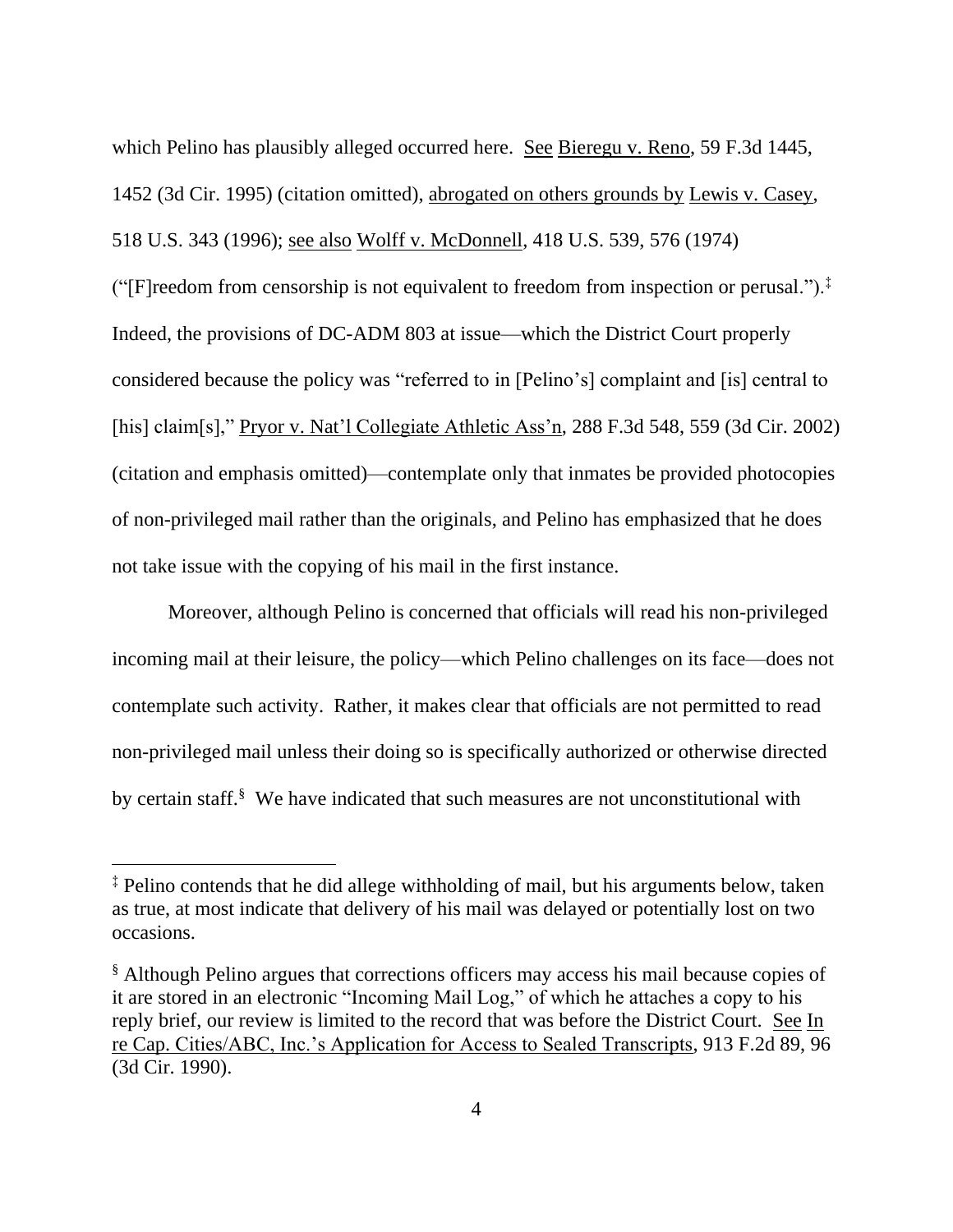respect to non-legal mail. See Fontroy v. Beard, 559 F.3d 173, 174 (3d Cir. 2009) ("Although the DOC prohibits mail inspectors from reading mail addressed to inmates except in special circumstances, constitutional obligations require the DOC to take additional measures to ensure that *legal mail* remains unread." (emphasis added));<sup>\*\*</sup> see also Jones, 461 F.3d at 359 (reasoning that a pattern or practice of opening legal mail outside the addressee's presence impinges on the right to free speech). Further, even though the opening of non-legal mail creates a risk—like the one Pelino is concerned about here—that it will be read, courts of appeals have held that the First Amendment does not prohibit such activity. See Hayes v. Idaho Corr. Ctr., 849 F.3d 1204, 1211 (9th Cir. 2017); Smith v. Boyd, 945 F.2d 1041, 1043 (8th Cir. 1991); see also Mosby v. Mabry, 697 F.2d 213, 215 (8th Cir. 1982) (per curiam) (reasoning that "[t]he Supreme Court implicitly approved the opening of nonprivileged mail to inspect for contraband in" Wolff, 418 U.S. 539).<sup>††</sup> In light of these considerations, Pelino's allegations—which at most demonstrate a remote possibility that correctional staff could read his non-

<sup>\*\*</sup> In Fontroy, we concluded that a policy requiring that legal mail be marked with a control number or hand-delivered to be treated as privileged and opened in an inmate's presence did not violate the First Amendment. See 559 F.3d at 174. Under that policy, mail that did not satisfy either requirement would be treated as regular mail and opened at off-site facilities to be inspected for contraband. Id.

<sup>&</sup>lt;sup>††</sup> We note, further, that Pelino has not alleged that any prison official arbitrarily read his personal mail. See Parrish v. Johnson, 800 F.2d 600, 604 (6th Cir. 1986) (reasoning that "[a] capricious interference with a prisoner's incoming mail based upon a guard's personal prejudices violates the First Amendment").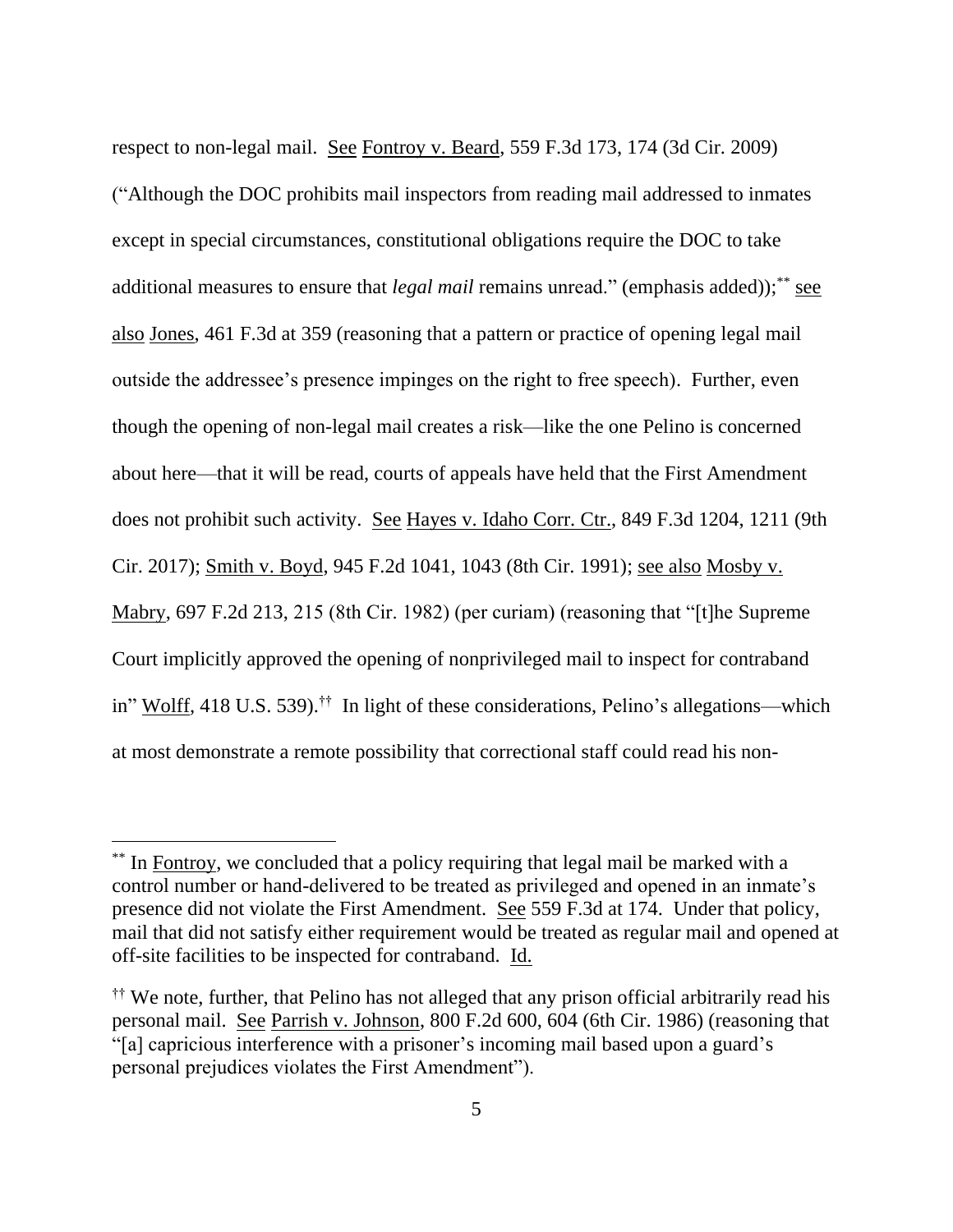privileged mail because of the DOC's arrangement with Smart Communications—do not make out a plausible First Amendment violation.

As for Pelino's Fourteenth Amendment claim, prisoners retain a liberty interest in corresponding by mail, and this interest is constrained by censorship or rejection of inmates' mail. See Vogt v. Wetzel, 8 F.4th 182, 186 (3d Cir. 2021). Here, however, Pelino failed to plausibly allege that the policy at issue results in the censorship or rejection of mail. On appeal, Pelino speculates that his mail could be delivered to the wrong person and contends that other prisoners' mail has been misdelivered. But the mere possibility that Pelino's mail may be misdelivered is insufficient to state a violation of the due process clause, cf. Daniels v. Williams, 474 U.S. 327, 328 (1986) ("[T]he Due Process Clause is simply not implicated by a *negligent* act of an official causing unintended loss of or injury to life, liberty, or property." (emphasis in original)), and Pelino lacks standing to assert the rights of other inmates, see Powers v. Ohio, 499 U.S. 400, 410-11 (1991) ("In the ordinary course, a litigant . . . cannot rest a claim to relief on the legal rights or interests of third parties."). Moreover, even assuming Pelino suffered a deprivation of due process, and even if the prison grievance process is, as Pelino argues, inadequate to remedy any deprivations that may occur, Pelino has an adequate remedy in state tort law for the loss or mis-delivery of his mail. See Hudson v. Palmer, 468 U.S.